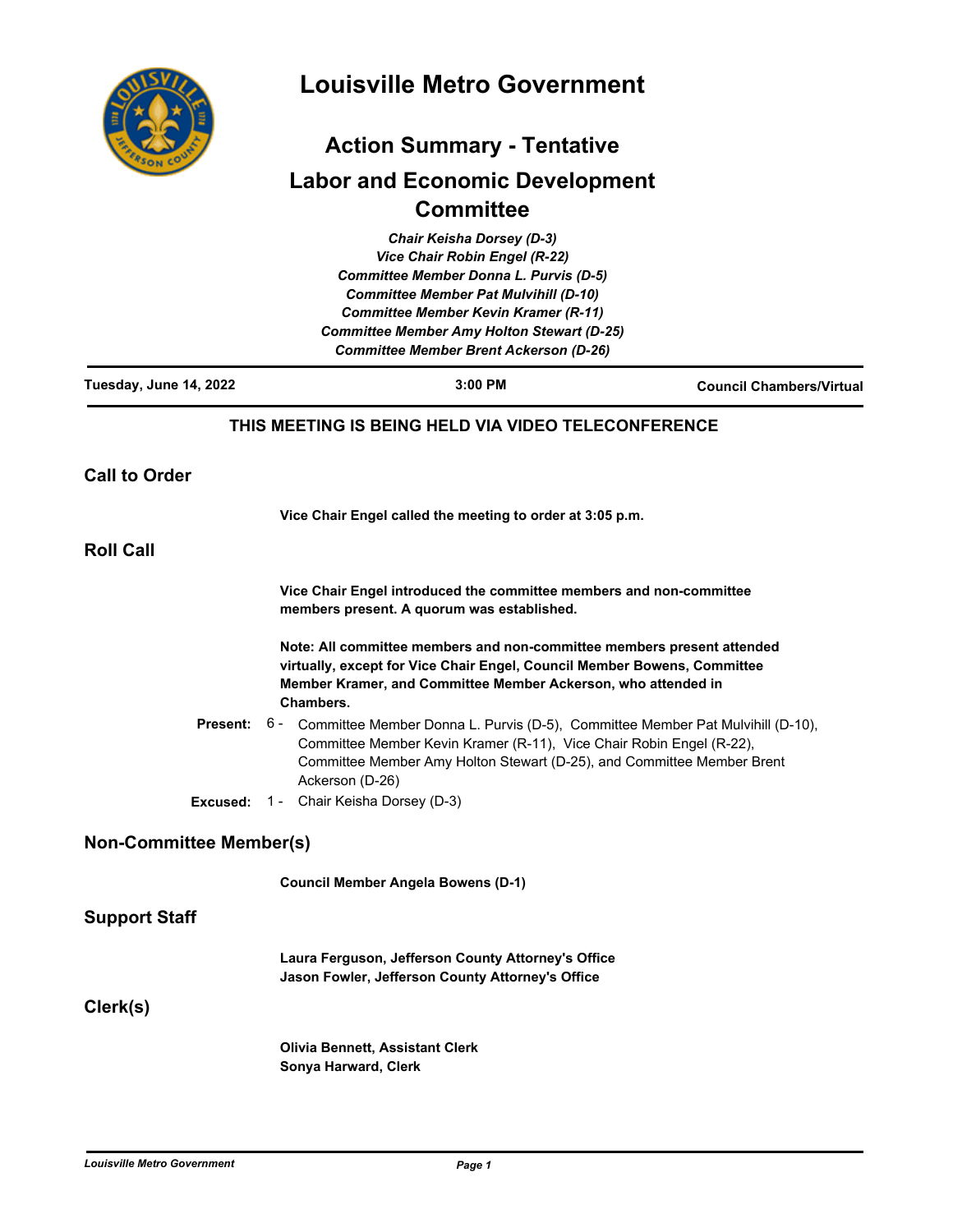### **Pending Legislation**

#### **1.** [O-180-22](http://louisville.legistar.com/gateway.aspx?m=l&id=/matter.aspx?key=60342)

**AN ORDINANCE OF THE LOUISVILLE/JEFFERSON COUNTY METRO GOVERNMENT (THE "ISSUER") AUTHORIZING THE ISSUANCE OF BONDS IN THE AGGREGATE PRINCIPAL AMOUNT NOT TO EXCEED \$119,000,000 AND DENOMINATED LOUISVILLE/JEFFERSON COUNTY METRO GOVERNMENT INDUSTRIAL BUILDING REVENUE BONDS (BOYD REAL PROPERTY, LLC PROJECT), SERIES 2022 (THE "BONDS"); APPROVING AND AUTHORIZING THE EXECUTION AND DELIVERY OF (i) A TRUST INDENTURE (THE "INDENTURE"), BETWEEN THE ISSUER AND U.S. BANK TRUST COMPANY, NATIONAL ASSOCIATION, AS TRUSTEE (THE "TRUSTEE") SECURING THE BONDS, (ii) A LEASE AGREEMENT, BY AND BETWEEN THE ISSUER AND BOYD REAL PROPERTY, LLC (THE "LESSEE"), (iii) A BOND PURCHASE AGREEMENT, BY AND AMONG THE ISSUER, THE LESSEE AND BOYD COMPANY (THE "BOND PURCHASER"), (iv) AN IN-LIEU OF TAX PAYMENTS AGREEMENT, BY AND BETWEEN THE ISSUER AND THE LESSEE, (v) A HOME OFFICE PAYMENTS AGREEMENT, BY AND AMONG THE ISSUER, THE TRUSTEE, THE LESSEE AND THE BOND PURCHASER, AND (vi) ANY AND ALL OTHER RELATED DOCUMENTS; AND THE TAKING OF OTHER RELATED ACTION (AS AMENDED).**

*Sponsors:*Primary Angela Bowens (D-1)

Attachments: [O-180-22 V.2 CAM 061422 Revenue Bond for Boyd Co.pdf](http://louisville.legistar.com/gateway.aspx?M=F&ID=cfbc8cf4-580d-49db-ad6c-4586766daac0.pdf)

[O-180-22 V.1 051922 Revenue Bond for Boyd Co.pdf](http://louisville.legistar.com/gateway.aspx?M=F&ID=34bd2ecf-6476-41af-bed9-0d88f936d2ce.pdf)

[O-180-22 ATTACH EXHIBIT A - Lease\\_Agreement\\_\(Boyd\\_2022\).pdf](http://louisville.legistar.com/gateway.aspx?M=F&ID=c5f027bc-27f8-4979-ad40-fa7a6ef99e61.pdf)

[O-180-22 ATTACH EXHIBIT B - Trust\\_Indenture\\_\(Boyd\\_2022\).pdf](http://louisville.legistar.com/gateway.aspx?M=F&ID=5764eb1a-3a1f-465d-9dc4-2fee5b65707e.pdf)

O-180-22 ATTACH EXHIBIT C - Bond Purchase Agreement (Boyd 2022).pdf [O-180-22 ATTACH EXHIBIT D - PILOT Agreement - Boyd.pdf](http://louisville.legistar.com/gateway.aspx?M=F&ID=76cb4044-d79f-4d34-8f57-9ec1b93a3431.pdf)

O-180-22 ATTACH EXHIBIT E - [Home\\_Office\\_Payments\\_\(Boyd\\_2022\).pdf](http://louisville.legistar.com/gateway.aspx?M=F&ID=fb6f23c7-188b-476e-8efc-8d551548177d.pdf) [O-180-22 ATTACH EXHIBIT F - Memorandum of Understanding.pdf](http://louisville.legistar.com/gateway.aspx?M=F&ID=2a491458-3636-4b2e-ba19-c5701b4887aa.pdf)

**Boyd Hollenbach Oakley Presentation for Labor and Economic** Development Committee 05-31-22 (1).pdf

**A motion was made by Committee Member Purvis, seconded by Committee Member Holton Stewart, that this Resolution be untabled.**

**The following spoke to this item:** 

**- Vice Chair Engel**

- **Jeff Mosley, Hollenbach-Oakely**
- **Laura Ferguson, Jefferson County Attorney's Office ("JCAO")**
- **Committee Member Purvis**
- **Monty Boyd, The Boyd Company Inc.**
- **Committee Member Kramer**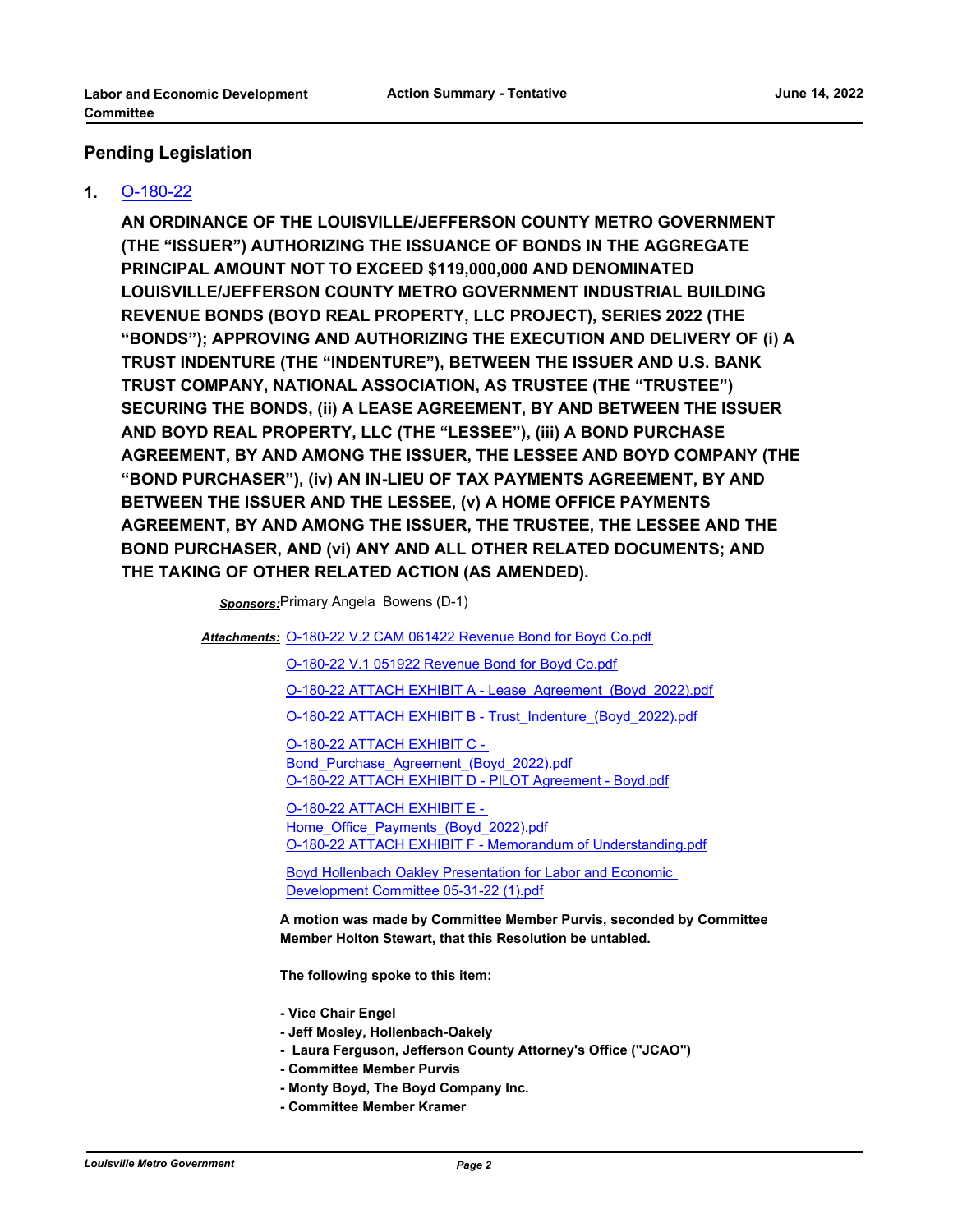**The following was discussed:** 

**- Hollenbach-Oakley, JCAO, Chair Dorsey and Council Member Bowens worked collaboratively to draft and finalize a Memorandum of Understanding ("MOU") document** 

**- The MOU was briefly reviewed** 

**- The MOU has been agreed to by all parties but has not yet been executed**

**- JCAO made a recommendation to amend the Ordinance to add a WHEREAS clause to include the MOU as an exhibit**

**- Questions were asked regarding the number of jobs this agreement would provide to the community -- this agreement would allow for approximately 1,000 new employees** 

**- The highlights of the presentation originally presented to the committee meeting on May 31, 2022 were briefly reviewed** 

**- Questions were asked regarding whether the number of 1,000 potential employees for hire came from the Boyd company only or the Boyd Company as well as the industrial tenants -- the 1,000 potential employees for hire is based on the square footage of the new building's construction** 

**- Questions were asked regarding whether the Boyd Company has any recruitment goals such as the number of minority, female, and disabled employees that the Boyd Company plans to hire -- this information was forwarded to the committee members -- the Boyd Company will meet the requirements of minority, female, and disabled employees and plan to hire any additional employees that meet the job qualifications** 

**- The Boyd Company will work with Louisville Forward to host job fairs to find employees within the community** 

**- Questions were asked regarding whether or not the Boyd Company has worked with the Louisville Urban League or Goodwill -- the Boyd Company has worked with these companies in the past but has not worked with them recently** 

**- Questions were asked regarding whether groundbreaking has taken place on the new building's construction -- the Boyd Company plans to start the groundbreaking process on the first phase of this project once all approvals for the project have been completed -- the Boyd Company has put out bids for Phase I of the project** 

**- Questions were asked for a better explanation of the phases and timelines necessary to complete this project -- Phase I is to open the new entrance off of Southwestern Parkway as well as add two new buildings; Phase II is to continue the connector road through the property from the entrance and add more buildings for an approximate total of 6-7 new buildings -- the timeline for this project is approximately 6-7 years** 

**- Questions were asked regarding the Boyd Company's involvement in giving back to the community in regards to a corporate/social responsibility policy - the Boyd Company budgets a certain percentage each year for contributions for education and non-profit organizations for human beings -- the Boyd Company does work with Metro United Way** 

**- Questions were asked regarding whether the Boyd Company could provide the company's contribution history to the committee -- the Boyd Company can provide this information to the committee** 

**- Clarification was asked regarding whether the MOU being added as an attachment would make that attachment part of the Ordinance -- there are attachments that go with the legislative record, and then there are documents specifically referenced as exhibit's to the Ordinance**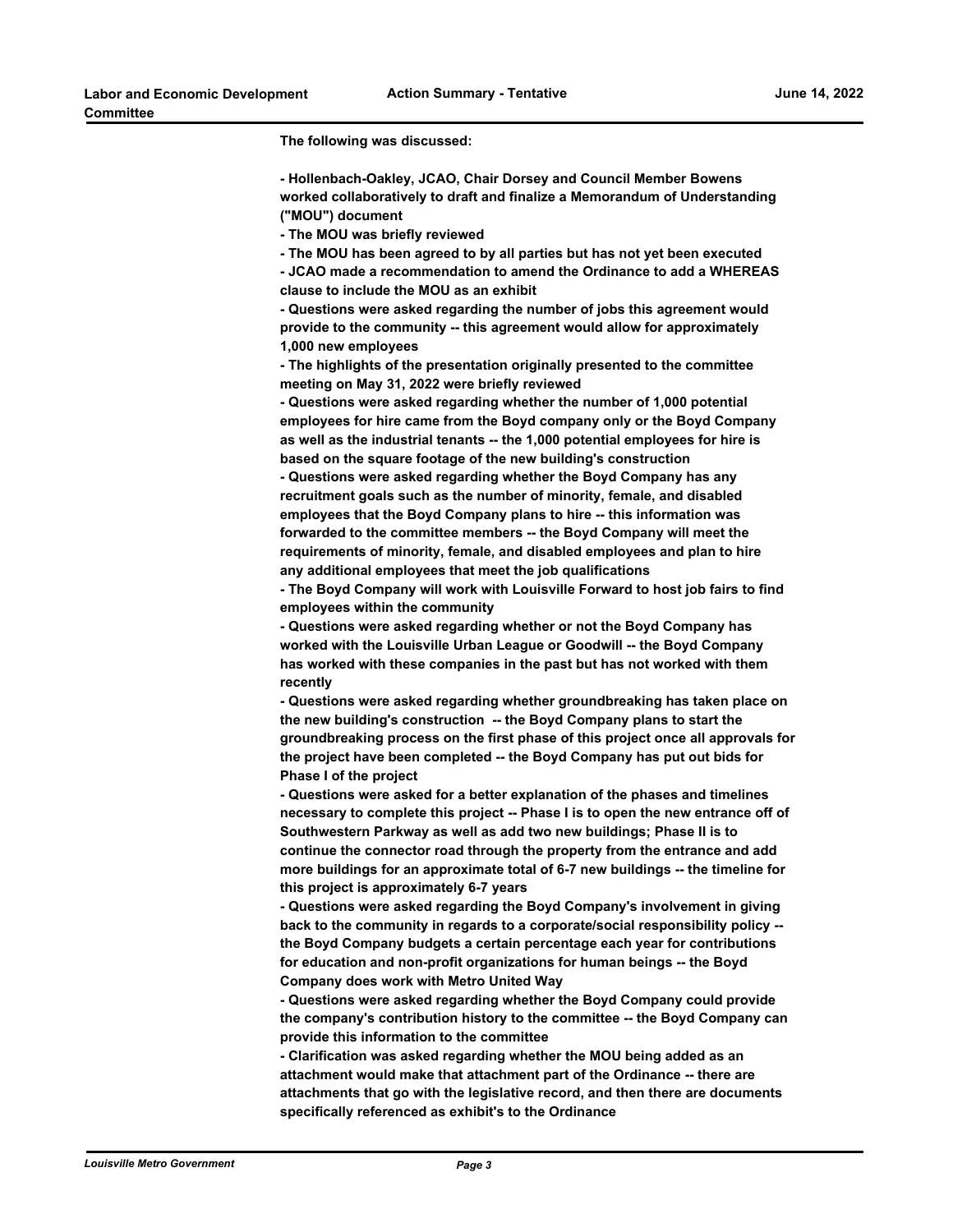**A motion was made by Committee Member Kramer, seconded by Committee Member Mulvihill, that this Ordinance be amended as shown in the attached document titled: "O-180-22 V.2 CAM 061422 Revenue Bond for Boyd Co.pdf".**

**Committee Member Ackerson spoke to the proposed amendment.**

**The following was discussed:** 

**- Questions were asked regarding whether it would be easier to include language into the Ordinance that states that the MOU is incorporated by reference -- this is an option and examples were provided.** 

**The motion to amend carried by a voice vote.**

**The motion to approve carried by the following vote and the amended Ordinance was sent to Old Business:**

**Yes:** 7 - Purvis, Mulvihill, Kramer, Engel, Holton Stewart, Ackerson, and Bowens

**Excused:** 1 - Dorsey